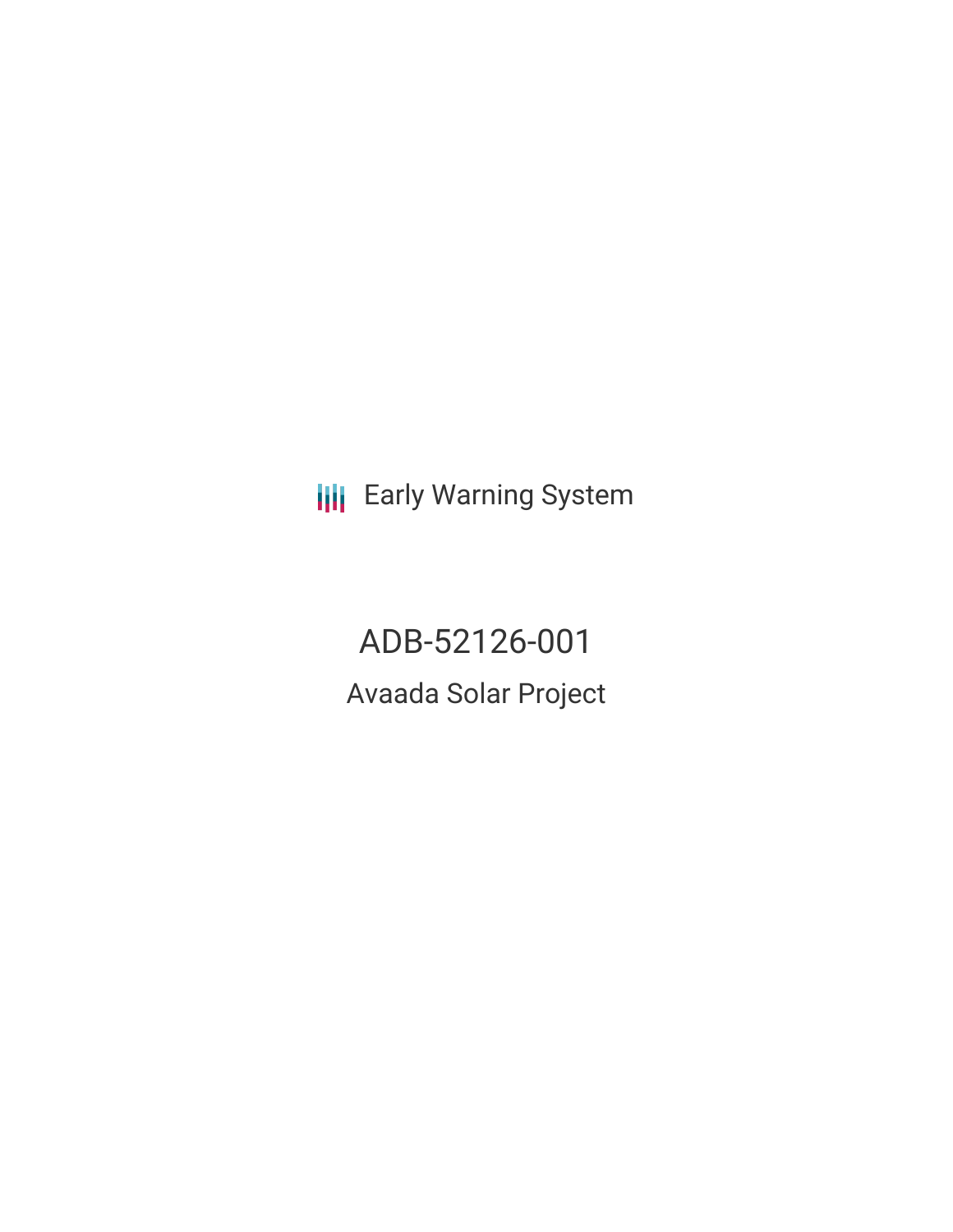

| <b>Countries</b>               | India                         |
|--------------------------------|-------------------------------|
| <b>Financial Institutions</b>  | Asian Development Bank (ADB)  |
| <b>Status</b>                  | Proposed                      |
| <b>Bank Risk Rating</b>        | B                             |
| <b>Voting Date</b>             | 2019-02-28                    |
| <b>Borrower</b>                | Avaada Energy Private Limited |
| <b>Sectors</b>                 | Energy                        |
| <b>Investment Type(s)</b>      | Equity                        |
| <b>Investment Amount (USD)</b> | $$24.65$ million              |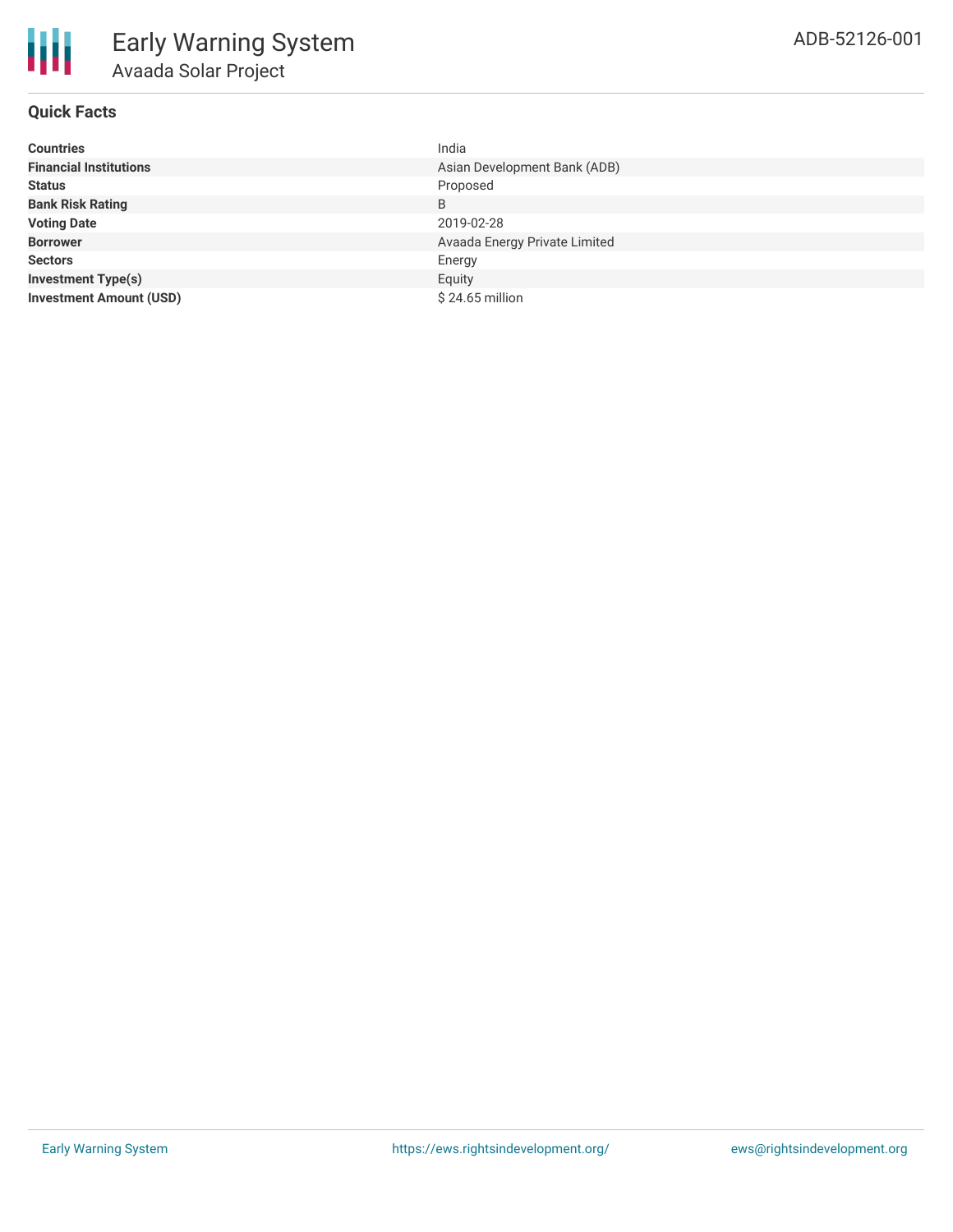

# **Project Description**

According to the bank website, the proposed investment will enable Avaada Energy Private Limited to expand its solar photovoltaic (PV) generation capacity. The project will help the Government of India to meet the targets for non-fossil-fuelbased electric power generation and reduce India's emission intensity.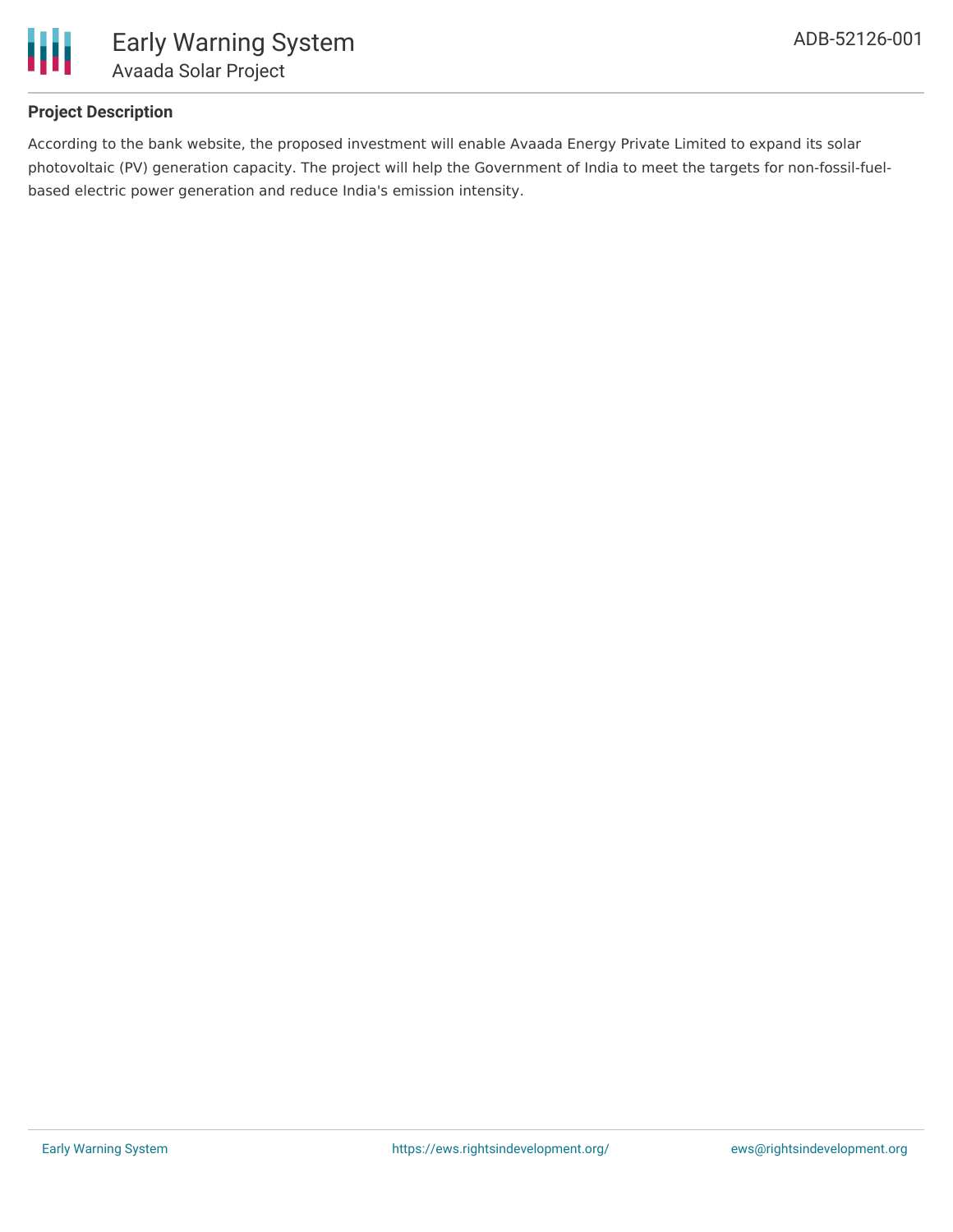## **Investment Description**

Asian Development Bank (ADB)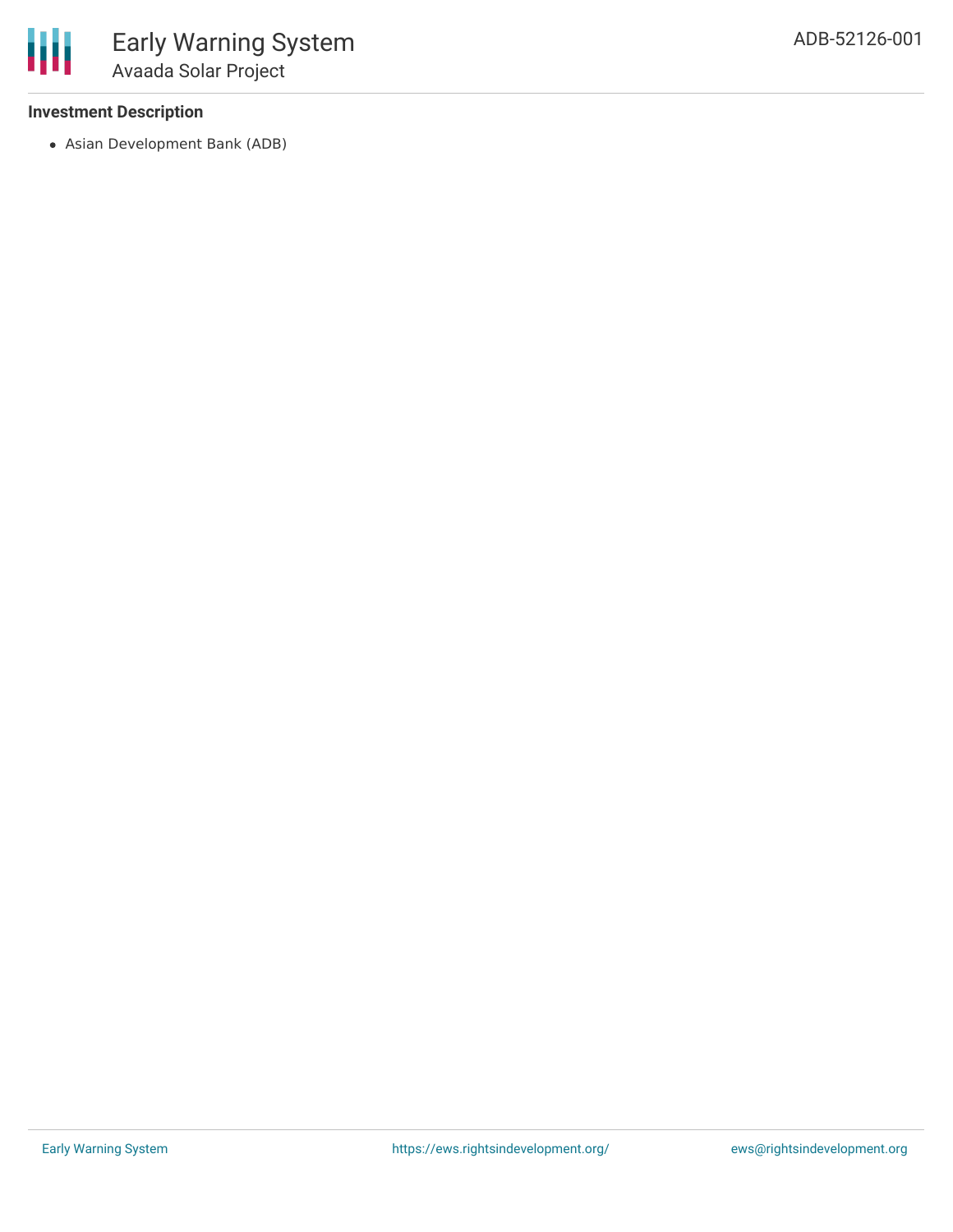

# Early Warning System Avaada Solar Project

| <b>Private Actor 1</b> | <b>Private Actor</b><br>* Role | <b>Private Actor</b><br><b>Sector</b> | <b>Relation</b>          | <b>Private Actor 2</b>        | <b>Private Actor</b><br>2 Role | <b>Private Actor</b><br>2 Sector |  |
|------------------------|--------------------------------|---------------------------------------|--------------------------|-------------------------------|--------------------------------|----------------------------------|--|
| $\sim$                 |                                | $\overline{\phantom{0}}$              | $\overline{\phantom{a}}$ | Avaada Energy Private Limited | Client                         | $\overline{\phantom{0}}$         |  |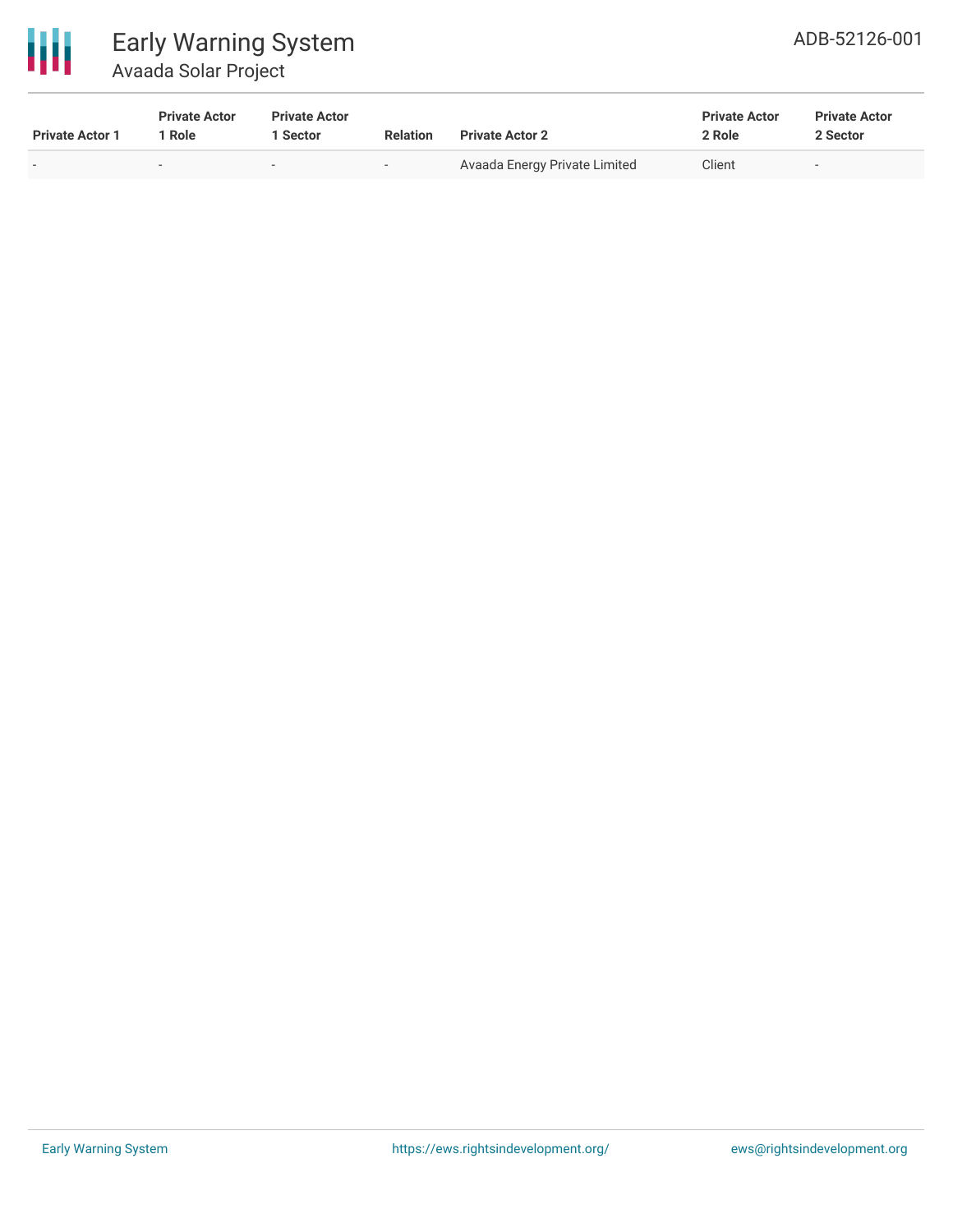# **Contact Information**

Responsible ADB Department Private Sector Operations Department Responsible ADB Division Infrastructure Finance Division 1 Responsible ADB Officer Choudhary, Mayank

#### **ACCOUNTABILITY MECHANISM OF ADB**

The Accountability Mechanism is an independent complaint mechanism and fact-finding body for people who believe they are likely to be, or have been, adversely affected by an Asian Development Bank-financed project. If you submit a complaint to the Accountability Mechanism, they may investigate to assess whether the Asian Development Bank is following its own policies and procedures for preventing harm to people or the environment. You can learn more about the Accountability Mechanism and how to file a complaint at: http://www.adb.org/site/accountability-mechanism/main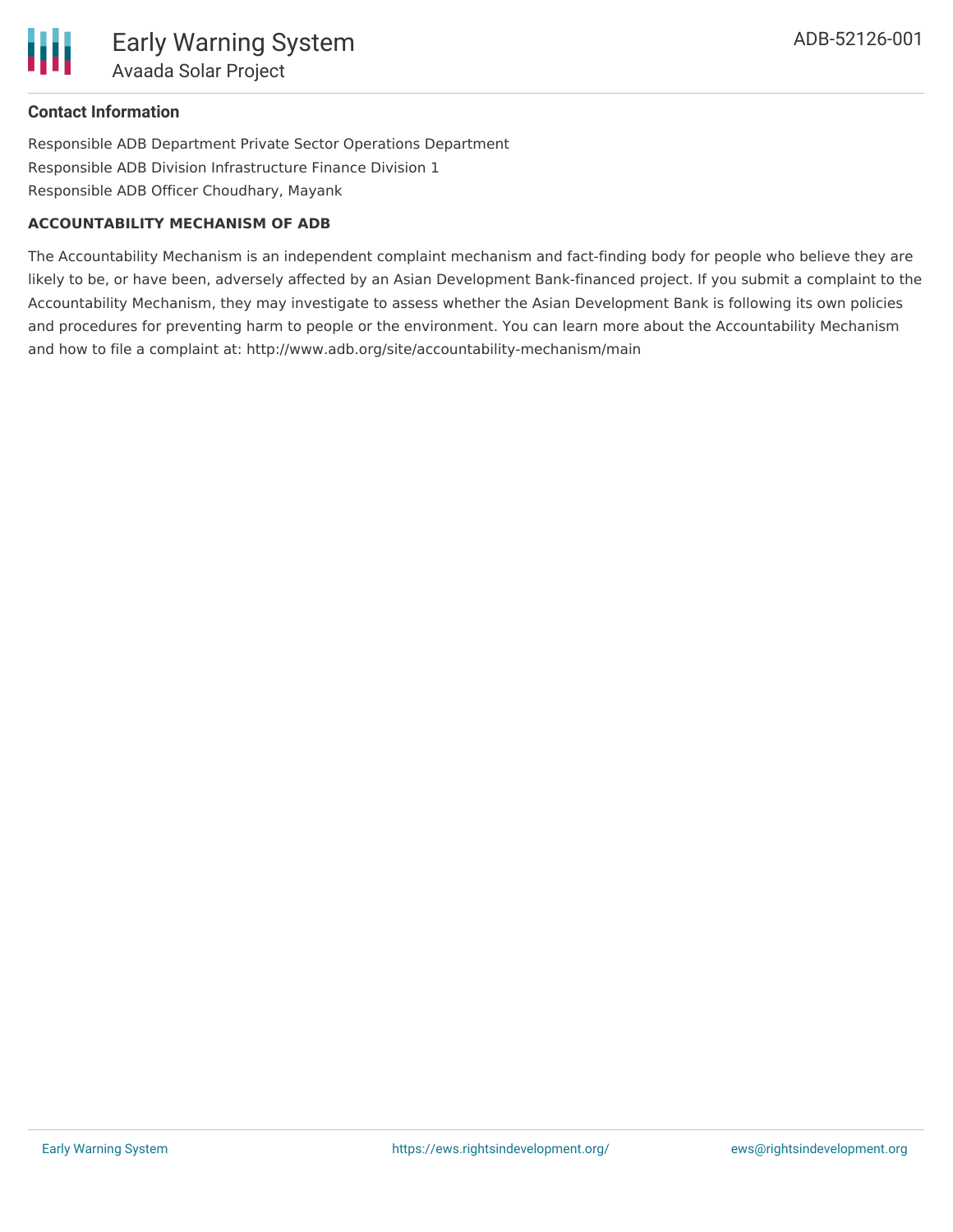

#### **Bank Documents**

• Project [Disclosure](https://ewsdata.rightsindevelopment.org/files/documents/01/ADB-52126-001.pdf) PDF [\[Original](https://www.adb.org/printpdf/projects/52126-001/main) Source]